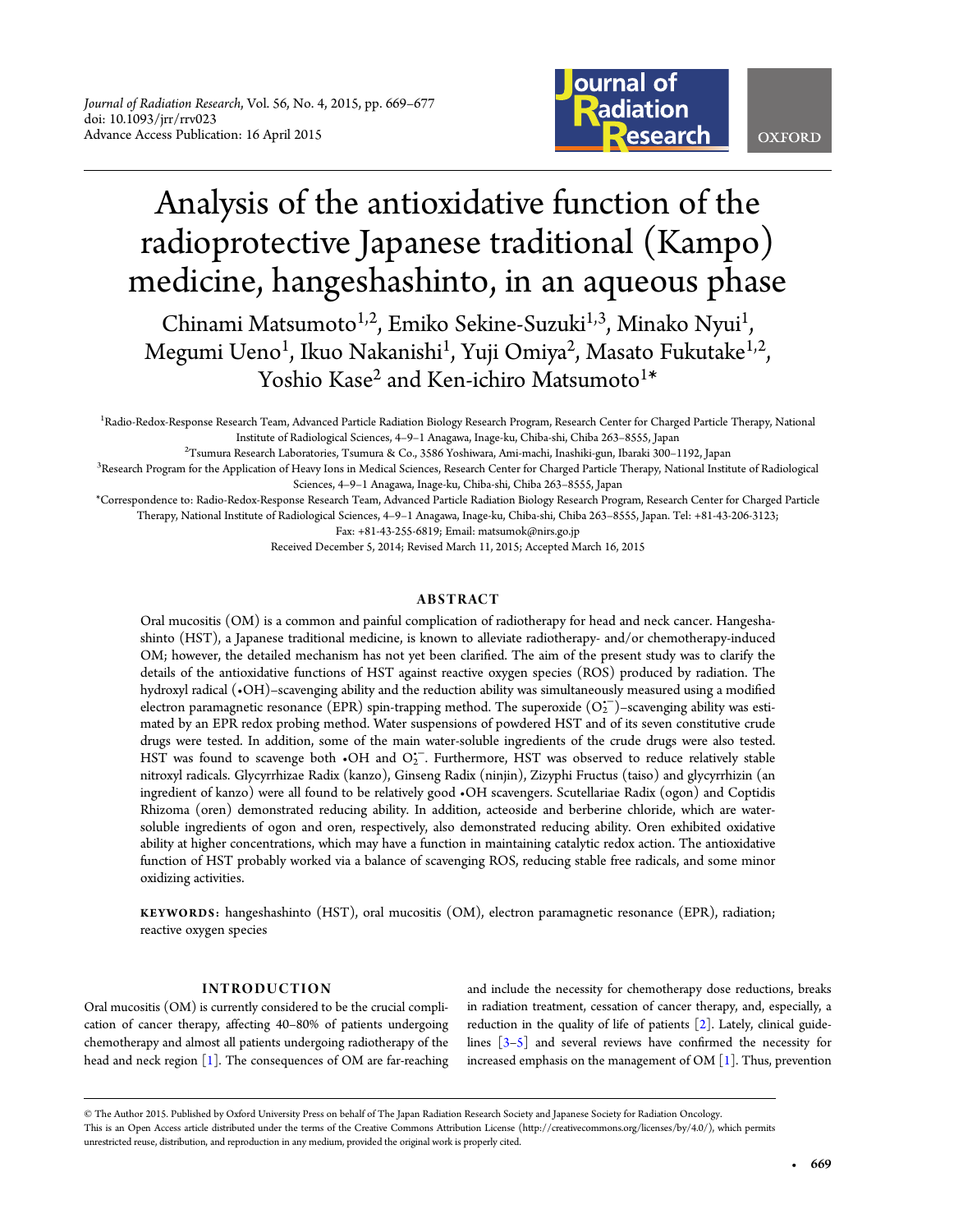and treatment of OM is becoming recognized as highly significant in clinical practice.

Initiation of OM occurs immediately following the administration of radiation and/or chemotherapy, wherein DNA strand breaks are noted in the epithelium as well as in the cells of the submucosa, causing a relatively small proportion of cells to die quickly. However, for the majority of the remaining cells, the initial insult starts a cascade of biological events. Many of these biological events are mediated by the generation of reactive oxygen species (ROS), which occurs during and/or shortly after radiation and chemotherapy. ROS have a far-ranging and broad biological downstream impact. In addition to their ability to cause cellular injury directly, ROS effectively activate a number of central biological control mechanisms, including a specific group of transcription factors [\[6](#page-8-0)–[9](#page-8-0)]. ROS also provokes tissue inflammation by activating macrophages and infiltrating neutrophils. Therefore, adequate reduction of ROS is essential for avoiding some of the unfortunate side effects of radiation therapy.

Hangeshashinto (HST), a Japanese traditional (Kampo) medicine, has been used as an ethical medicine for the treatment of OM, acute or chronic gastrointestinal catarrh, fermentative diarrhea, dyspepsia, gastroptosis, nervous gastritis, gastrasthenia, hang-over, belching, heartburn, stomatitis, and neurosis. HST is composed of seven crude drugs: Pinelliae Tuber (hange), Scutellariae Radix (ogon), Zingiberis Siccatum Rhizoma (kankyo), Glycyrrhizae Radix (kanzo), Zizyphi Fructus (taiso), Ginseng Radix (ninjin) and Coptidis Rhizoma (oren), as listed in Table 1. A recent clinical report has described the remedial effect of HST for chemo-radiation–induced OM [[10\]](#page-8-0). Furthermore, the protective effect of HST for chemotherapy-induced OM ulcers has been tested clinically, and HST was determined to improve the grade and reduce the duration of symptoms  $[11, 12]$  $[11, 12]$  $[11, 12]$  $[11, 12]$ . In addition, HST was demonstrated to inhibit prostaglandin  $E_2$  (PGE<sub>2</sub>) production from human oral keratinocytes stimulated with interleukin (IL)-1β

Table 1. Seven constituent crude drugs and 15 ingredients of hangeshashinto

| Crude Drug                              | Amount $(g)$ | Major ingredients                          |  |
|-----------------------------------------|--------------|--------------------------------------------|--|
| Pinelliae Tuber (hange)                 | 5.0          | corymboside                                |  |
| Scutellariae Radix (ogon)               | 2.5          | baicalin, baicalein,<br>wogonin, acteoside |  |
| Zingiberis Siccatum<br>Rhizoma (kankyo) | 2.5          | [6]-shogaol, [6]-gingerol                  |  |
| Glycyrrhizae Radix<br>(kanzo)           | 2.5          | liquiritin, glycyrrhizin,<br>glycyrrhetin  |  |
| Zizyphi Fructus (taiso)                 | 2.5          | cyclic AMP                                 |  |
| Ginseng Radix (ninjin)                  | 2.5          | ginsenoside Rg1,<br>ginsenoside Rb1        |  |
| Coptidis Rhizoma (oren)                 | 1.0          | berberine chloride,<br>coptisine           |  |

4.5 g of dried extract of the above mixed constituents was contained in 7.5 g of hangeshashinto formulation. The crude drug names given in parenthesis are the conventional Kampo names used in Japan. The underlined ingredients are water soluble.

[[13\]](#page-8-0), and to suppress  $PGE_2$  production, IL-6 and IL-8 in lipopolysaccharide-treated human gingival fibroblasts  $[14]$  $[14]$ . However, the detailed mechanisms by which HST mitigates radiation-induced mucosal damage have yet to be clearly established.

The antioxidative functions of HST are typically discussed from the viewpoint of its chemical activity in relation to ROS and/or other free radical species  $[15, 16]$  $[15, 16]$  $[15, 16]$  $[15, 16]$ . Free radical–scavenging activities of HST and some of its crude drugs have also been reported. Kaneko et al. reported that HST suppresses nitric oxide (NO•) production in mouse macrophage–like cells  $[17]$  $[17]$ . Phytocomplexes obtained from the leaves of Glycyrrihiza glabra L. (the source of one of the constituent crude drugs of HST) can reduce 1,1-diphenyl-2-picrylhydrazyl (DPPH) radicals [\[18\]](#page-8-0). Glycyrrhizin, which is contained in kanzo, demonstrated a moderate suppression of superoxide  $(O_2^{\text{-}})$ , but little or no effect on DPPH radicals [[19\]](#page-8-0). Ginsenoside Rb1, one of the ingredients in ninjin, was found to directly eliminate the hydroxyl radical  $(-OH)$  [[20\]](#page-8-0). Ginseng extract was declared to scavenge  $-OH$ [[21](#page-8-0)]. In addition, antioxidative activity of ginsenoside (through the activation of Nrf2) has been reported  $[22]$  $[22]$  $[22]$ .

In the present study, we have attempted to clarify the antioxidative and/or radiopreventive mechanisms of HST and to verify its application in relieving the effects of free radical damage resulting from radiation, one of the causes of OM.

## MATERIALS AND METHODS Hangeshashinto: seven constituent crude drugs and 15 ingredients

The dry powdered extracts of HST and the seven constituent crude drugs investigated in the present study were supplied by Tsumura & Co. (Tokyo, Japan). Some of the significant ingredients contained in each crude drug listed in Table 1 were also isolated and supplied by Tsumura & Co. The water-soluble ingredients underlined in the table were tested in this study.

## Chemicals

5,5-dimethyl-1-pyrroline-N-oxide (DMPO) was purchased from LABOTEC Co. (Tokyo, Japan). 4-hydroxyl-2,2,6,6-tetramethylpiperidine-N-oxyl (TEMPOL) was purchased from Sigma–Aldrich (St Louis, MO, USA). Reduced glutathione (GSH) was purchased from Wako Pure Chemical Industries (Tokyo, Japan). Other chemicals were of analytical grade. For the basic solvent of the reaction mixtures, 100-mM phosphate buffer (pH 7.0) containing 0.05-mM diethylenetriaminepentaacetic acid (DTPA), denoted hereafter as 'PB', was prepared and used for all experiments. Deionized water (Milli-Q system, Merck Millipore, Billerica, MA) was used for preparing the PB.

## Comparison of DMPO-OH suppression by HST for several •OH sources

When X-ray irradiation was used as an •OH source, reaction mixtures containing 30-mM DMPO and various concentrations (%w/v) of HST (0.5%, 1.0% and 2.0%) suspended in PB were prepared. The reaction mixtures were irradiated with 32 Gy X-rays (PANTAK 320S; Shimadzu, Kyoto, Japan). The dose 32 Gy was selected by taking into account the balance between the electron paramagnetic resonance (EPR) signal strength of the DMPO-OH produced and the total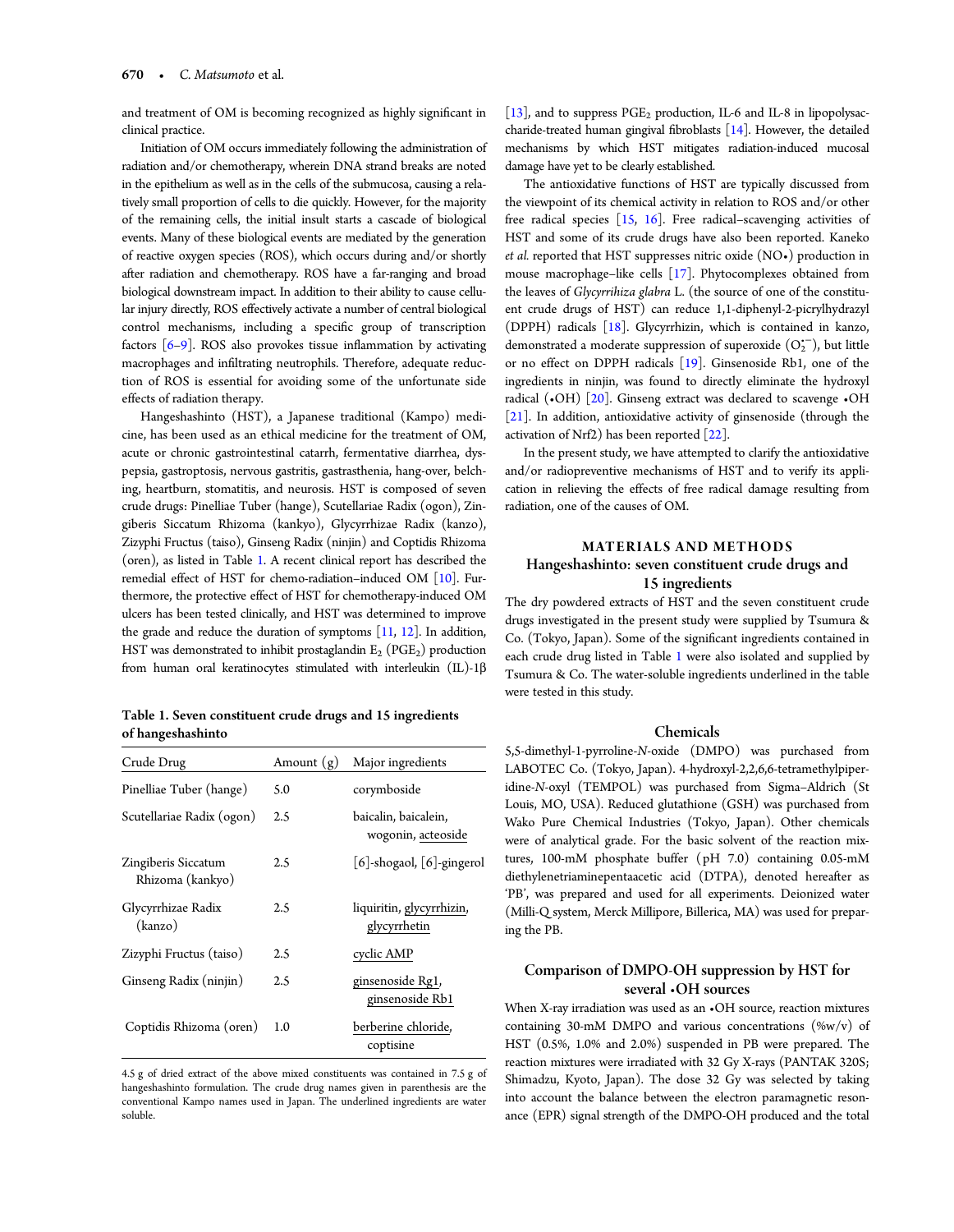irradiation time (in our previous paper  $[23]$  $[23]$ ). The conditions of X-ray irradiation are described below. The concentration of DMPO-OH generated in the reaction mixture was measured by an X-band EPR spectrometer (JES-RE1X; JEOL, Tokyo, Japan) 5 min after irradiation.

When UV irradiation of  $H_2O_2$  (UV +  $H_2O_2$  system) was used as an •OH source, reaction mixtures containing 30-mM DMPO, 1-mM  $H<sub>2</sub>O<sub>2</sub>$  and various concentrations (%w/v) of HST (0.25%, 0.5%, 1.0% and 2.0%) suspended in PB were irradiated by UV light. The time course of DMPO-OH generation in the reaction mixture during UV irradiation was measured by X-band EPR for 60 min.

When the Fenton reaction system was used as an  $\cdot$ OH source, FeSO4 solution was added as the starter to the reaction mixture containing DMPO and  $H_2O_2$  in order to obtain final concentrations of 30-mM DMPO, 1-mM FeSO<sub>4</sub> and 1-mM  $H_2O_2$ . The EPR signal of DMPO-OH generated in the reaction mixture was measured with X-band EPR 5 min after starting the reaction.

### X-ray irradiation

X-ray irradiation was performed using an effective energy of 80 keV under the following conditions: X-ray tube voltage of 200 kV and tube current of 20 mA, where the thickness and materials of the prefilter were 0.5 mm copper and 0.5 mm aluminum. The dose rate of the X-ray irradiation was 3.3 Gy/min for a 300-mm distance between the X-ray tube and the sample.

## X-band EPR measurement

An aliquot (120–130 μl) of the reaction mixture was taken in a sample tube, set in a transverse electric (TE)-mode cavity using a special cell holder, and measured as soon as possible. The EPR conditions were as follows: microwave frequency of 9.4 GHz, microwave power of 4 mW, center field of 334 mT, sweep width of 10 mT, sweep speed of 5 mT/min, modulation frequency of 100 kHz, modulation amplitude of 0.079 mT and time constant of 0.03 s.

# $O_2^{\leftarrow}$ -elimination ability of HST and constitutive crude drug extracts of HST

The temperature- and GSH-dependent reduction of TEMPOL can serve as an index of  $O_2^{\bullet -}$  generation in the reaction mixture [[24,](#page-8-0) [25\]](#page-8-0). Reaction mixtures containing 0.1-mM TEMPOL and 1-mM GSH were prepared using PB. The reaction mixture during testing was kept in a screw-top vial and incubated in a water bath at 44°C. The time course of the EPR signal of TEMPOL in the reaction mixture was measured by X-band EPR. The centerline of the triplet EPR signal was measured. Equivalent experiments were conducted after adding 1.6-U/ ml superoxide dismutase (SOD) to the reaction mixture or alternatively by bubbling  $N_2$  gas through the reaction mixture. Next, the experiment of adding 2.0% HST to the reaction mixture was performed, both with and without GSH. In addition, experiments adding 0.1%, 0.5% or 1.0% of HST or a crude drug extract were performed similarly.

# Simultaneous assessment of •OH-elimination ability and reducing ability of HST, constituent crude drug extracts, and ingredients contained in HST

The •OH-scavenging ability and reducing ability of HST, crude drug extracts, and the ingredients contained in HST were assessed simultaneously according to the procedure employed in a previous paper [\[23\]](#page-8-0). The intrinsic extent of DMPO-OH generation in the sample solution (comprised of 15-mM DMPO prepared with PB during 32 Gy X-ray irradiation),  $C_{0int}$  was previously estimated by simulation with disregard for the reduction of DMPO-OH over the course of irradiation. A reaction mixture containing 15-mM DMPO and an arbitrary concentration of a sample compound was prepared with PB. The reaction mixture containing the sample compound was irradiated with 32 Gy X-rays, and the reduction rate of DMPO-OH in the reaction mixture with the sample compound,  $k_{exp}$ , was obtained from the decay curve of DMPO-OH after X-ray irradiation. The concentration of DMPO-OH at the end of X-ray irradiation,  $C_{0 \text{exp}}$  was estimated by extrapolating the decay curve to the time at which X-ray irradiation ceased. Then, the expected concentration of DMPO-OH in the reaction mixture at the end of X-ray irradiation,  $C_{0net}$ , was calculated using  $C_{0int}$  and  $k_{exp}$ . The percentage difference of  $C_{0exp}$  compared with  $C_{0net}$  was estimated as the percentage of  $\cdot$ OH elimination, i.e.,  $(1-C_{0exp}/C_{0net}) \times 100$ . The reduction rate of DMPO-OH,  $k_{exp}$  and the percentage of •OH elimination were estimated for each sample concentration. Reduction rates of DMPO-OH,  $k_{\text{exp}}$ , in the samples measured were plotted versus the concentration of the subject compound, and then the second order rate constant,  $k_{2nd}$ , was obtained from the slope of the plot. The concentration dependence of the percentage of •OH elimination was similarly obtained, and then the halfmaximal inhibitory concentration  $(IC_{50})$  value was estimated. X-ray irradiation and the subsequent EPR measurements were repeated three times for each of the sample solution concentrations. For the spin-trapping experiment, the second peak from the lower field of four lines of the DMPO-OH EPR spectrum was recorded under the following conditions: microwave frequency 9.45 GHz, microwave power 2 mW, lower magnetic field 336.1 mT, sweep width 1.25 mT, sweep speed 5 mT/min (15 s for 1.25 mT), modulation frequency 100 kHz, modulation amplitude 0.063 mT and time constant 0.03 s.

## Statistical test

The statistical differences were estimated with alternative Student's or Welch's t-test. The suitable test for the data was automatically selected according to variance of the data. Grades of significance were estimated by  $P < 0.05$ ,  $P < 0.01$  and  $P < 0.001$ .

### RESULTS AND DISCUSSION

The spin-trapping agent, DMPO, is able to scavenge •OH and provides a characteristic four-line EPR spectrum of the •OH spin adduct DMPO-OH (as shown in Fig. 1) in the reaction mixture with an •OH-source. The spin adduct, DMPO-OH, is a relatively stable free



Fig. 1. Spin trapping of •OH by DMPO. Diamagnetic DMPO reacts with •OH and produces paramagnetic DMPO-OH, which is a relatively stable nitroxyl radical. DMPO-OH provides a characteristic 1:2:2:1 four-line EPR signal.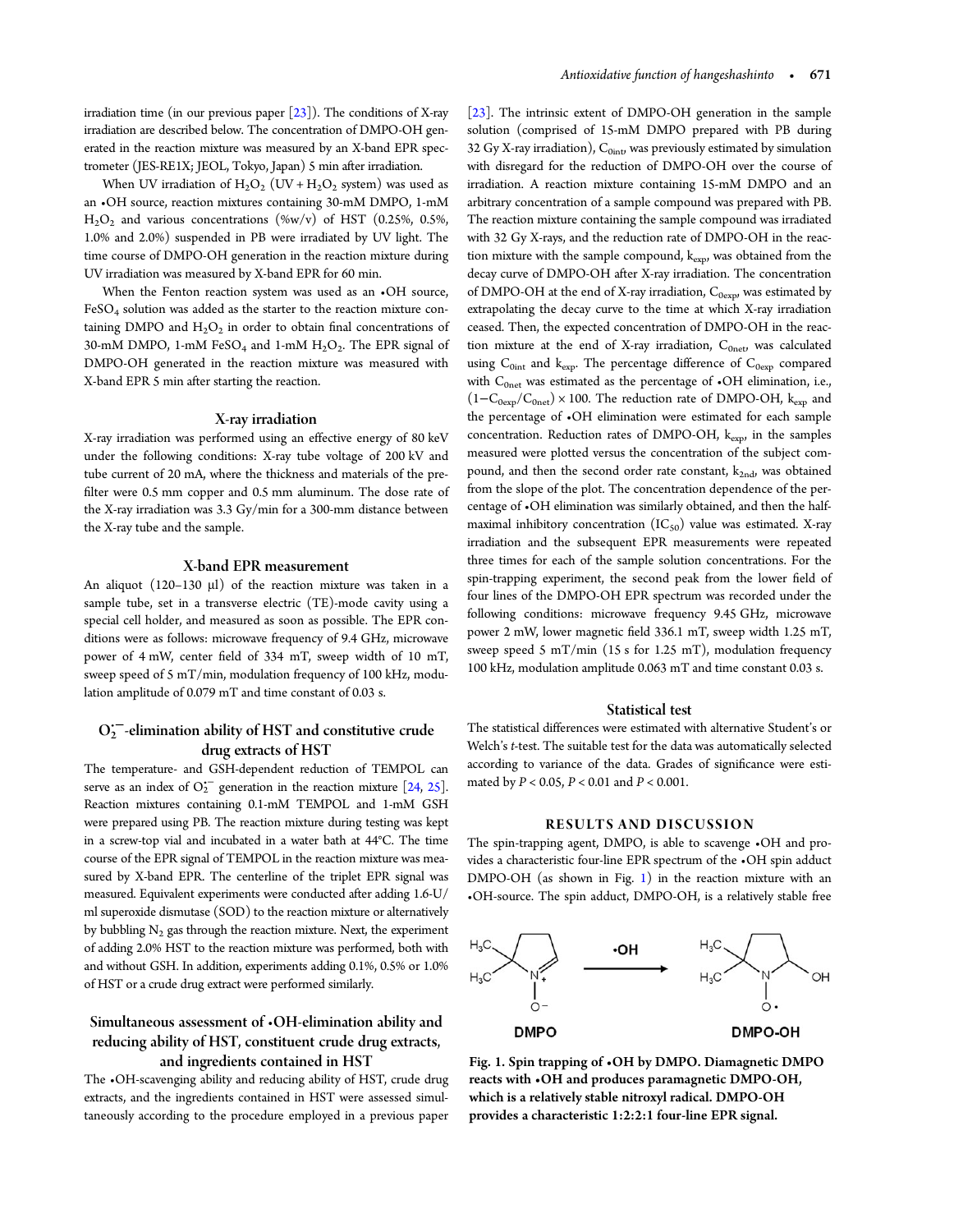<span id="page-3-0"></span>radical, which can be measured by EPR at room temperature. An antioxidant can compete with this spin-trapping agent and reduce the EPR signal intensity of DMPO-OH. The •OH-scavenging ability can then be estimated by the decrement of the EPR signal intensity. Figure 2 shows a comparison of the suppression of DMPO-OH generation by HST suspended in the reaction mixture along with several •OH sources. Figure 2A shows that the concentration of X-ray– induced DMPO-OH generated in the reaction mixture decreased almost linearly with increasing HST concentration. Figure 2B and C indicate suppression of DMPO-OH generation by HST suspension in both the  $UV + H_2O_2$  and Fenton reaction systems, respectively. Suppression of DMPO-OH generation in the  $UV + H_2O_2$  and Fenton reaction systems was found to be dependent on HST concentration, but the dependency was not linear. A relatively small concentration of HST, in this case, 0.25%, resulted in a relatively large reduction in DMPO-OH generation. This fact suggests that HST can chemically affect the chemical and/or photochemical •OH-generating reactions.

In the analysis, whether an antioxidant can affect a chemical and/ or a photochemical •OH source (i.e. the Fenton reaction system and/ or the UV +  $H_2O_2$  system) must be considered. X-ray irradiation of an aqueous reaction mixture can generate •OH (by direct ionization of water molecules), which cannot be affected by antioxidants.

In Fig. [3](#page-4-0)A, HST demonstrates an  $O_2^{\leftarrow}$ -elimination ability and a stable radical–reducing ability. It has been reported that the heating of an aqueous solution containing oxygen and GSH can generate ROS, mainly as  $O_2^{\prime -}$  [\[24,](#page-8-0) [25\]](#page-8-0). The  $O_2^{\prime -}$  scavenging ability of HST was estimated using a combination of the  $O_2^{\text{-}}$  source and TEMPOL (as an  $O_2^{\text{-}}$ <sup>−</sup>-reactive molecular probe). As shown by the solid diamonds in Fig. [3](#page-4-0)A, upon incubating a reaction mixture containing TEMPOL and GSH at 44°C, the TEMPOL shows a steep reduction following a short time delay. This characteristic TEMPOL reduction under conditions of coexisting GSH at 44°C was halted by adding SOD to the reaction mixture (solid squares in the figure) or bubbling  $N_2$  gas through the reaction mixture (solid triangles). This suggests that  $O_2^{\bullet-}$  is related to the observed TEMPOL reduction, and that this TEMPOL reduction can be an index of  $O_2^{\bullet -}$  generation in the reaction mixture. After suspending 2.0%-HST in the reaction mixture, a gradual first-order decay of TEMPOL was observed, rather than the previously observed steep decay following a short time delay (solid circles in the figure). This indicates that HST eliminated  $O_2^{\bullet -}$  generation in the reaction mixture, and simultaneously demonstrated that HST directly reduced TEMPOL. As evidence, when 0.1-mM TEMPOL was incubated with 2.0% HST at room temperature, TEMPOL was observed to decrease gradually, as shown by the open circles in Fig. [3A](#page-4-0). The average decay rate was determined as  $0.0020 \pm 0.0002$  min<sup>-1</sup> (Fig. [3](#page-4-0)B, n = 3). The value of  $t_{1/2}$  was calculated to be 5.6 h. However, the decreased EPR signal of TEMPOL with HST addition was restored by adding 2-mM  $K_3Fe(CN)_6$  into the reaction mixture (data not shown), which indicates that this EPR signal decay was mainly due to direct one-electron reduction of TEMPOL. HST has a relatively strong reducing ability like that of ascorbic acid, which can reduce stable nitroxyl free radicals directly. These facts suggest that HST can function as an antioxidant by both scavenging ROS and reducing oxidized biomolecules.

This relatively strong reducing ability of HST can of course reduce DMPO-OH, which is also a nitroxyl radical, less stable than TEMPOL. This fact suggests that the results of the suppression of



C Fenton reaction system-induced .OH



Fig. 2. Suppression of DMPO-OH generation by hangeshashinto (HST) for several •OH sources. (A) Suppression of X-ray–induced DMPO-OH by HST. Reaction mixtures containing 30-mM DMPO and various concentrations of HST were irradiated with 32 Gy X-rays. X-band EPR measurements were conducted 5 min after X-ray irradiation. (B) Suppression of  $UV + H<sub>2</sub>O<sub>2</sub>$  induced DMPO-OH by HST. Reaction mixtures containing  $30$ -mM DMPO, 1-mM  $H_2O_2$  and various concentrations of HST were irradiated with UV light. The time course of DMPO-OH generation during UV irradiation was measured. (C) Suppression of the Fenton reaction–induced DMPO-OH by HST. Reaction mixtures containing 30-mM DMPO, 1-mM  $H<sub>2</sub>O<sub>2</sub>$ , 1-mM FeSO<sub>4</sub> and various concentrations of HST were prepared and measured by X-band EPR. The columns/ marks and error bars indicate the mean ± standard deviation based on three samples.  $*,$  \*\* and  $**$  indicates significance compared with the control as  $P < 0.05$ ,  $P < 0.01$  and  $P < 0.001$ , respectively.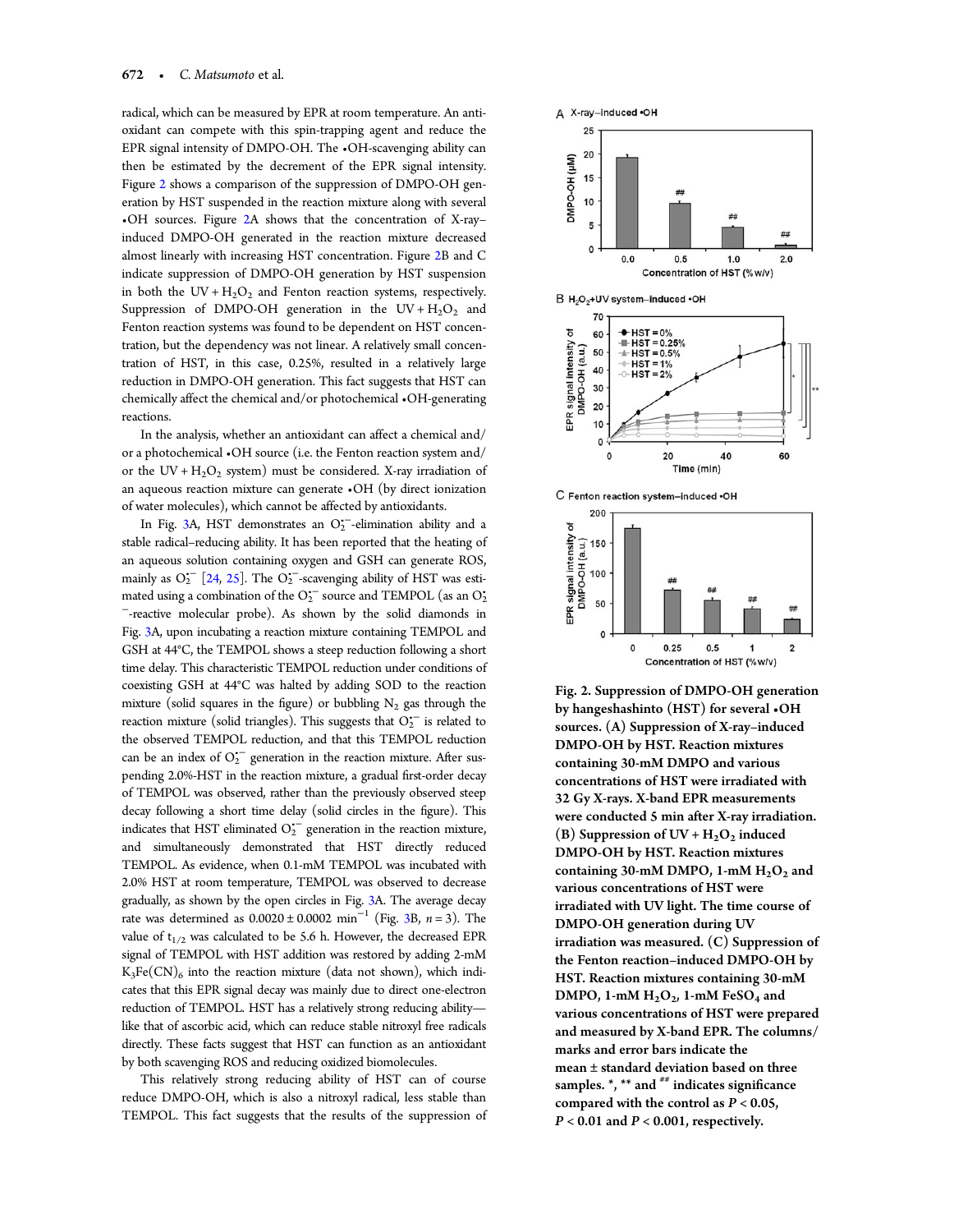<span id="page-4-0"></span>

Fig. 3. Suppression of O<sub>2</sub><sup>-</sup> by HST. GSH-dependent TEMPOL reduction at 44°C was used as an index of  $O_2^{\leftarrow}$ generation in the reaction mixture. (A) Comparison of the reduction profiles of TEMPOL under several experimental conditions. (B) Direct reduction of DMPO-OH by HST. Each mark indicated in (B) represents an independent experiment.

X-ray–induced DMPO-OH generation (shown in Fig. [2A](#page-3-0)) is not only due to •OH scavenging but also to reducing DMPO-OH. In fact, the original decay rate of X-ray–induced DMPO-OH generated in the simple reaction mixture (prepared with only PB and 15-mM DMPO) (i.e.  $0.0193 \pm 0.0016$  min<sup>-1</sup>, for  $n = 12$ ,  $t_{1/2} = 36.1$  min) increased when 2.0% HST was added to the reaction mixture after Xray irradiation. The decay rate of DMPO-OH with coexisting 2.0% HST was  $0.0980 \pm 0.0091 \text{ min}^{-1}$  (n = 3), which yielded a t<sub>1/2</sub> value of 7.1 min. It is important to remember that some of the antioxidants can reduce the spin adduct to an EPR silent form.

Because HST is a formulation containing an assortment of seven crude drugs, the main antioxidative behaviors— $O_2^{\leftarrow}$ -elimination abilities, •OH-elimination abilities and reducing abilities of crude drug extracts—are measured individually.

At first, the  $O_2^{\text{-}}$ -elimination ability was estimated using the GSHdependent TEMPOL reduction reaction system as an index of  $O_2^*$ generation [\[24,](#page-8-0) [25\]](#page-8-0). Heating a reaction mixture containing GSH and TEMPOL resulted in an EPR signal loss for the TEMPOL. This TEMPOL reduction demonstrated a characteristic decay profile, which consists of a delay prior to a steep reduction. This reaction can be employed as an index of  $O_2^{\leftarrow}$  generation, because the reaction was suppressed by SOD or by deoxygenating the reaction mixture.

Figure [4](#page-5-0) shows a comparison of the  $O_2^{\leftarrow}$ -elimination abilities of HST and that of the seven crude drug extracts. Figure [4A](#page-5-0) shows reaction profiles of the GSH-dependent TEMPOL reduction for a range of doses of HST. As described above, the reaction mixtures with added HST exhibited profiles indicative of first-order decay, i.e. the results of simultaneous  $O_2^{\leftarrow}$  elimination and direct reduction of TEMPOL rather than the steep TEMPOL decay shown in the control reaction mixture. The reduction of TEMPOL was somewhat suppressed (dose dependently) by HST, rather than accelerated. This result suggests that  $O_2^{\bullet-}$  elimination was advantageous for 0.1-2.0% HST in comparison with the direct reduction of TEMPOL. The reaction profiles of GSH-dependent TEMPOL reduction for each crude drug extract are shown in Fig. [4](#page-5-0)B–H. Hange (Fig. [4](#page-5-0)B), ogon (Fig. [4C](#page-5-0)), kankyo (Fig. [4](#page-5-0)D) and kanzo (Fig. [4E](#page-5-0)) demonstrated suppression with steep TEMPOL decay, which indicates  $O_2^{\star-}$  elimination and/or  $O_2^{\star-}$ suppression. Because hange (Fig. [4](#page-5-0)B) and kankyo (Fig. [4D](#page-5-0)) suppressed TEMPOL reduction in a dose-dependent manner, hange and kankyo exhibit a predominantly O<sup>2</sup><sup>-</sup>-eliminating rather than reducing ability. Ogon, however, demonstrated a dose-dependent acceleration of TEMPOL reduction (Fig. [4C](#page-5-0)). Therefore, ogon exhibits a predominantly reducing ability rather than  $O_2^{\leftarrow}$ -eliminating ability. Kanzo demonstrated nearly equivalent reduction profiles for the 0.1–1.0% doses (Fig. [4](#page-5-0)E). Therefore, it may be that in this case the  $O_2^{\bullet-}$  elimination and reduction abilities function equally. Taiso demonstrated no suppression of the steep TEMPOL decay at a 0.1% concentration, but rather made the TEMPOL reduction delay shorter relative to that of the control (Fig. [4F](#page-5-0)). Because the shapes of the reduction profiles of TEMPOL with taiso addition changed to first-order decay, like that at a 0.5% or 1.0% taiso concentration, taiso may have a very weak O<sub>2</sub><sup>--</sup>elimination ability (Fig. [4F](#page-5-0)). Ninjin also demonstrated a shortened time delay for the steep TEMPOL decay; however, the profile shapes did not change at higher concentrations (Fig. [4](#page-5-0)G). The reaction mixture containing 0.1% oren demonstrated a moderate first-order decay-like profile (Fig. [4](#page-5-0)H). When the reaction mixture contained a 0.5% or 1.0% oren concentration, the TEMPOL signal temporarily decreased and then recovered. Oren demonstrated re-oxidation of TEMPOL at higher concentrations. The slopes of reduction of TEMPOL by oren, which can be observed 0–30 min after starting the reaction, however, look steeper compared with those of ogon (Fig. [4C](#page-5-0)) at corresponding concentrations. This fact suggests that the intrinsic reduction ability of oren may be stronger than that of ogon. Oren has relatively strong reducing ability and moderate oxidative ability.

The areas under the curves (AUCs) estimated from the reaction profiles given in Fig. [4](#page-5-0) for the time window 0–120 min (AUC120) were obtained for the reaction profiles for 0.1% HST and for each crude drug extract. A dose of HST in the clinical treatment is 2.5– 3.75 g, which may be swallowed down with a glass of water (200 ml). The HST is diluted by the water to 1.25–1.9%. In the gastrointestinal tract, HST may be further diluted to  $\leq 0.1\%$ . Figure [5](#page-6-0) shows a comparison of the AUC120 data. AUC120 values higher than the control may be indicative of  $O_2^{\bullet-}$  elimination and/or  $O_2^{\bullet-}$ suppression. Based on the AUC120 data, HST, hange, ogon,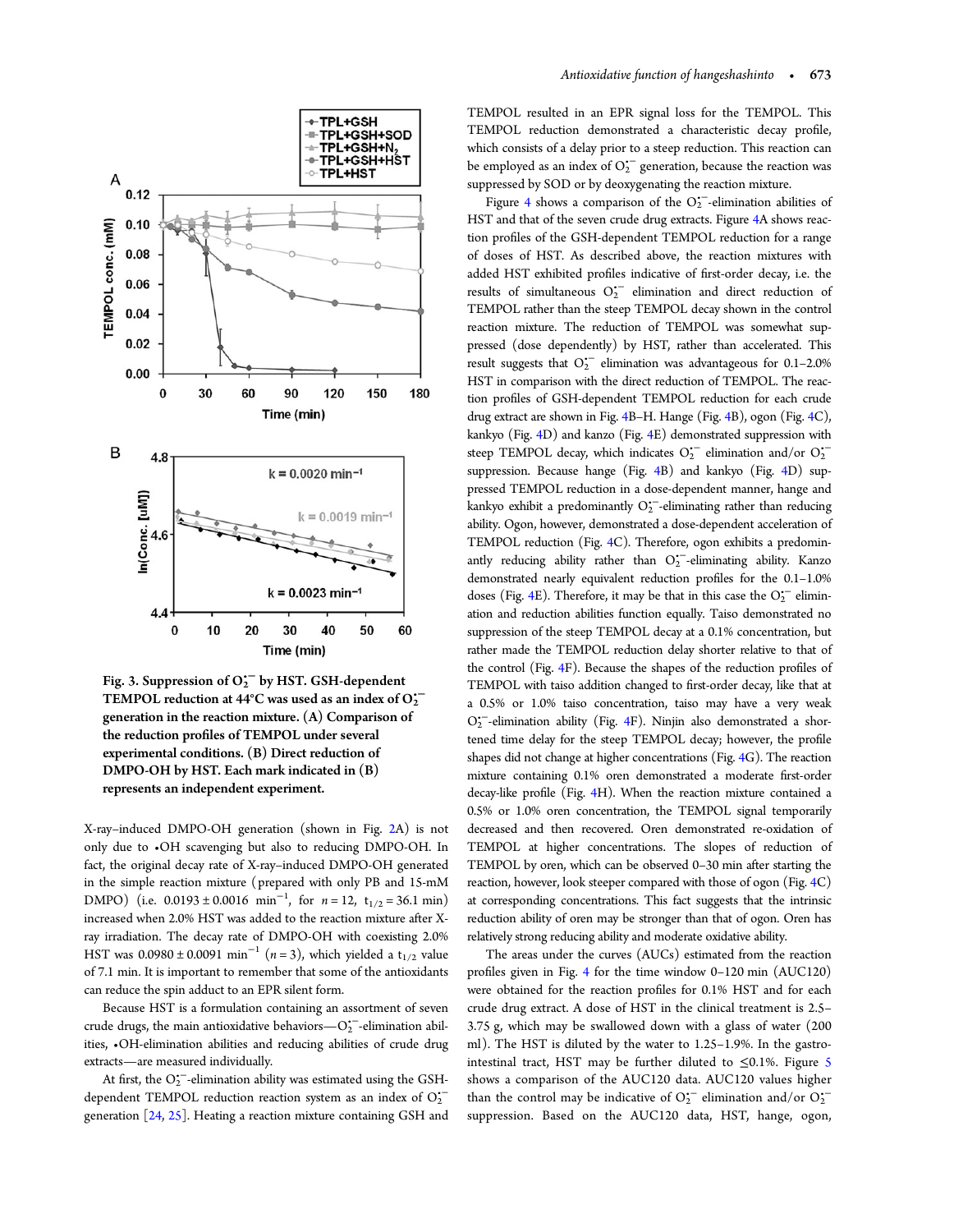<span id="page-5-0"></span>

Fig. 4. Comparison of  $O_2^{\text{--}}$  elimination/suppression of the constituent crude drug extracts of HST: (A) HST, (B) hange, (C) ogon, (D) kankyo, (E) kanzo, (F) taiso, (G) ninjin and (H) oren. GSH-dependent TEMPOL reduction at 44°C was used as an index of  $O_2^{\leftarrow}$  generation in the reaction mixture.

kankyo, kanzo and oren demonstrated  $O_2^{+-}$ eliminating and/or  $O_2^{+}$ <sup>−</sup>-suppressing abilities.

Next, the •OH-eliminating abilities and reducing abilities of the individual crude drugs were assessed using a modified application of the EPR spin-trapping technique [\[23](#page-8-0)]. This is a new method for the simultaneous assessment of the •OH-eliminating ability and the reducing ability of water-soluble antioxidants. The method has the

advantage that the •OH-eliminating ability of an antioxidant can be estimated, even if the antioxidant has a relatively strong reducing ability. Using this method, the  $\bullet$ OH-eliminating ability, IC<sub>50</sub>, and the reducing ability,  $k_{2nd}$ , was estimated for each crude drug extract. Figure [6](#page-6-0) shows a comparison of the •OH-eliminating abilities (Fig. [6](#page-6-0)A) and the reducing abilities (Fig.  $6B$  $6B$ ) of the crude drug extracts of HST. Lower IC<sub>50</sub> values indicate higher levels of •OH elimination activity. To present the data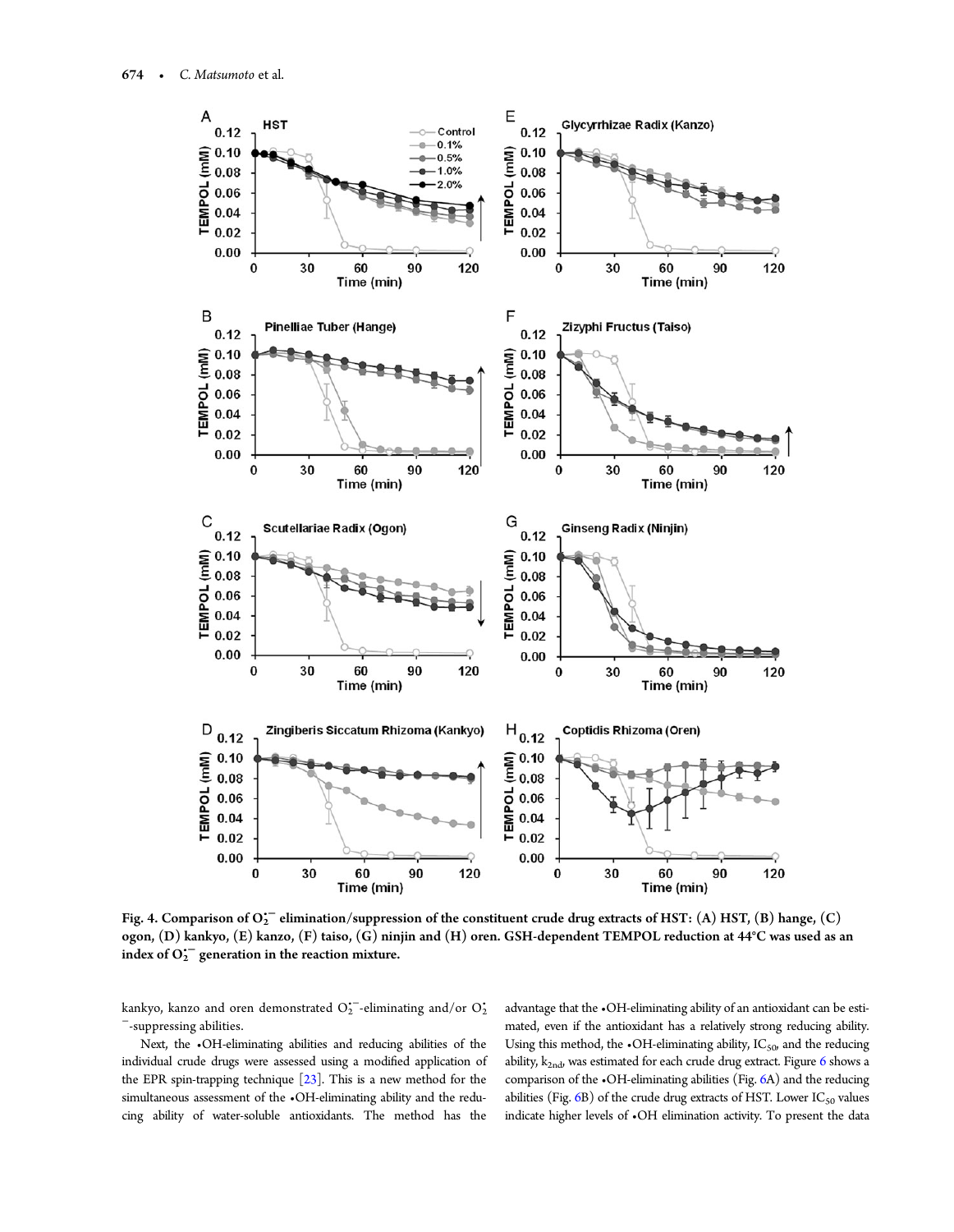<span id="page-6-0"></span>

Fig. 5. Comparison of  $O_2^{\leftarrow}$  elimination/suppression of the constituent crude drug extracts of HST using the areas under the curves estimated from the reaction profiles with the 0.1% sample contents given in Fig. 4 for the time window 0–120 min (AUC120).  $*$ ,  $**$  and  $**$  indicates significance compared with the control as  $P < 0.05$ ,  $P < 0.01$  and  $P < 0.001$ , respectively.

easily and visually, the reciprocals of the IC<sub>50</sub> values of  $\cdot$ OH elimination are indicated as a bar graph in Fig. 6A. Kanzo, taiso and ninjin demonstrated relatively high •OH-elimination abilities. These three crude drugs contain relatively high concentrations of sugars. It has been reported that sugars have relatively high •OH-elimination abilities [[23\]](#page-8-0). The higher •OH-elimination abilities of these crude drugs are probably imparted by the sugar contents. Figure 6B shows a comparison of the reducing abilities of the crude drugs. Here, higher k<sub>2nd</sub> values indicate higher reducing abilities. Ogon and oren demonstrate relatively strong reducing abilities.

Finally, to clarify which ingredients of HST provide the principal antioxidative effects, the  $\cdot$ OH-elimination ability (IC<sub>50</sub>) and reducing ability  $(k_{2nd})$  of the water-soluble ingredients were estimated. The results are summarized in Table [2](#page-7-0). The •OH-elimination abilities of the ingredients tested were demonstrated reasonably well in this study. Glycyrrhizin, which is an ingredient of kanzo, demonstrated a markedly high  $\cdot$ OH-eliminating ability (i.e. a lower IC<sub>50</sub> value) relative to the other ingredients tested. Glycyrrhetin, which is a simple aglycone of glycyrrhizin, demonstrated a low •OH-eliminating ability relative to glycyrrhizin; nonetheless, this ability was still as good as that of DMSO. DMSO and mannitol, which are commonly employed  $\bullet$ OH scavengers in biological experiments, yielded IC<sub>50</sub> values of 6.9 mM and 15.6 mM, as given in a previous report [\[23](#page-8-0)]. The ingredients of HST tested in the present study exhibited similar or higher



by the constituent crude drug extracts of HST. Reaction mixtures containing 30-mM DMPO and various concentrations of the crude drug extracts were irradiated by 32 Gy X-rays. (A) •OH-elimination ability,  $IC_{50}$ , and (B) reducing ability,  $k_{2nd}$ , were estimated by an analysis of the time course of the EPR spectrum.

•OH-elimination abilities relative to those of common •OH scavengers, except for ginsenoside Rb1, which exhibited a relatively moderate •OH-elimination ability.

Because •OH has a very high reactivity, •OH reacts with nearly anything. Hence, an elongated molecule, such as sugar, has a great potential for encountering •OH; therefore, the •OH-eliminating ability of an elongated molecule should be higher than that of a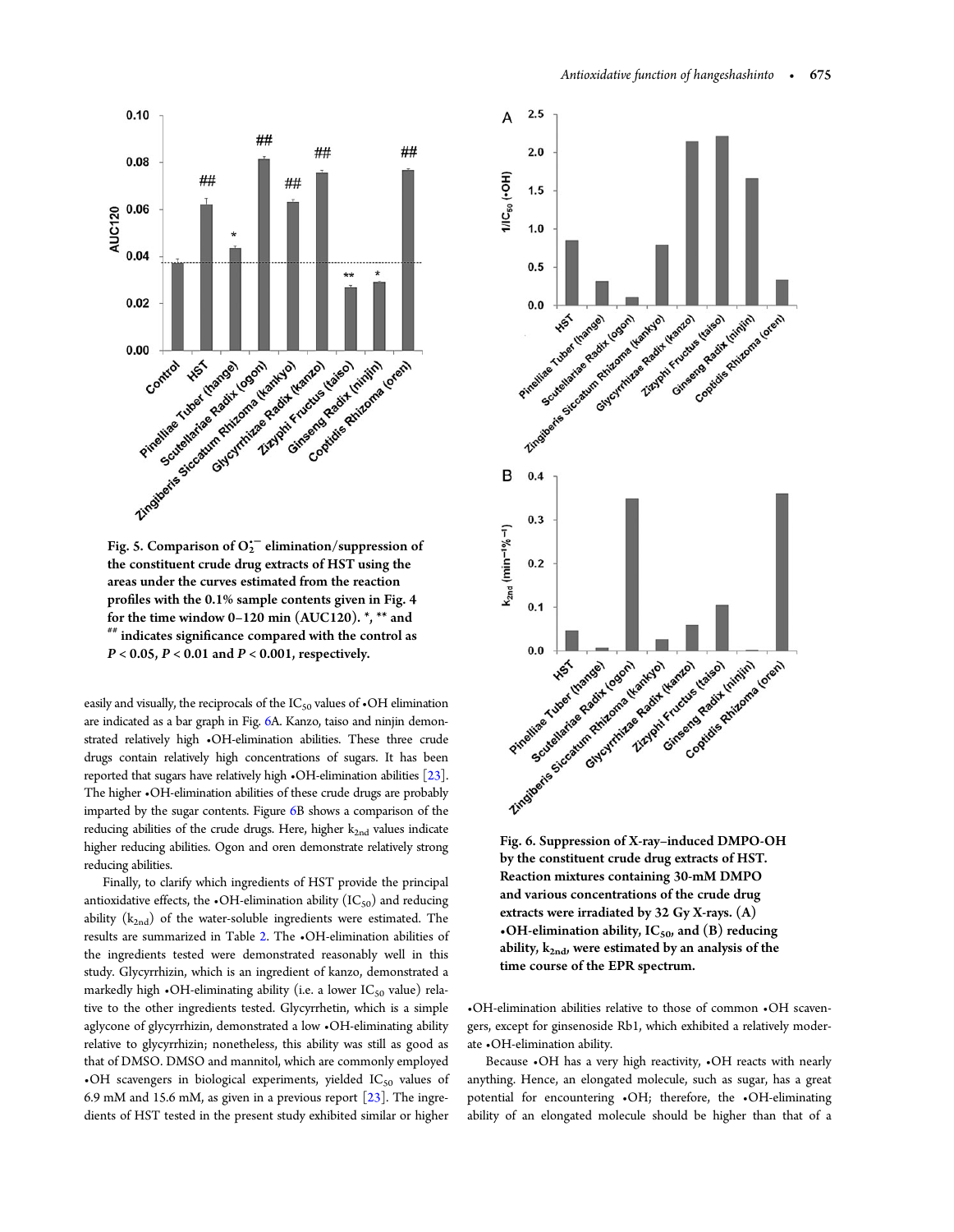| Ingredient            | Crude<br>drug | M.W.   | Reducing<br>ability<br>$k_{2nd}$<br>$(min^{-1}M^{-1})$ | IC <sub>50</sub> of $\bullet$ OH<br>elimination<br>(mM) |
|-----------------------|---------------|--------|--------------------------------------------------------|---------------------------------------------------------|
| acteoside             | ogon          | 624.6  | 0.203                                                  | 5.32                                                    |
| glycyrrhizin          | kanzo         | 822.9  | n.d.                                                   | 0.53                                                    |
| glycyrrhetin          | kanzo         | 470.7  | n.d.                                                   | 6.63                                                    |
| cyclic AMP            | taiso         | 329.2  | n.d.                                                   | 6.64                                                    |
| ginsenoside Rg1       | ninjin        | 801.2  | n.d.                                                   | 3.68                                                    |
| ginsenoside Rb1       | ninjin        | 1109.3 | n.d.                                                   | 42.61                                                   |
| berberine<br>chloride | oren          | 371.8  | 0.455                                                  | 6.17                                                    |
| <b>DMSO</b>           |               | 78.1   | n.d.                                                   | 6.9 <sup>a</sup>                                        |
| <b>SDS</b>            |               | 288.7  | n.d.                                                   | 46.0 <sup>a</sup>                                       |

<span id="page-7-0"></span>Table 2. •OH-elimination abilities and reducing abilities of ingredients of hangeshashinto

M.W. = molecular weight, n.d. = not detected. <sup>a</sup>Values are referenced from Ueno et al. [[23\]](#page-8-0).

compact molecule. In addition, a simple carbon chain, such as sodium dodecyl sulfate (SDS), has a moderate •OH-eliminating ability. SDS has a larger molecular weight than mannitol; however, it exhibited a lower •OH-eliminating ability than mannitol. The  $IC_{50}$ value of SDS reported in a previous work was  $46.0$  mM  $[23]$ . Therefore, the ring structure, double bond, ether bond and/or ketone moiety in the molecule may be important for reactivity with •OH.

Stable radical–reducing abilities were demonstrated only by acteoside (an ingredient of ogon) and berberine chloride (an ingredient of oren) out of all the chemical ingredients tested in these experiments. The k<sub>2nd</sub> values of acteoside and berberine chloride were 0.203 and  $0.455\,$   $\mathrm{min}^{-1}\mathrm{M}^{-1}$ , respectively. These  $\mathrm{k_{2nd}}$  values are markedly lower than that of ascorbic acid, which yields a  $k_{2nd}$  value of 4986 min<sup>-1</sup>M<sup>-1</sup>. Therefore, the relatively strong reducing ability of oren and ogon observed in Fig. [6B](#page-6-0) may be the result of a total effect created in coordination with other reducing contents in these crude drugs. The reducing ability of the ogon extract was verified by both EPR spin-probing and spin-trapping experiments. In addition, the reducing ability of acteoside, an ingredient of ogon, was observed in the spin-trapping experiment. On the other hand, the reducing ability of the oren extract and berberine chloride, an ingredient of oren, was observed in the EPR spin-trapping experiments, whereas a marked reducing ability of the oren extract could not be observed in the EPR spin-probing experiment at higher concentrations (Fig. [4H](#page-5-0)).

The oren extract demonstrated its role as an oxidant rather than as a reductant in the EPR spin-probing experiment at higher concentrations (Fig. [4](#page-5-0)H). This competing oxidative activity of oren resulted in the apparently weak reducing activity on TEMPOL at the higher concentrations. The oren extract was able to reduce nitroxyl radicals, i.e. DMPO-OH and TEMPOL. TEMPOL was mainly one-electron– reduced to its hydroxylamine form, which can be easily reoxidized to the nitroxyl radical form; however, a relatively unstable DMPO-OH

molecule may be further reduced to unknown decomposition products, which cannot be restored to DMPO-OH. The role of oren as an oxidant may function to maintain the catalytic total redox action of the HST.

In this study, the antioxidative abilities of HST and of the other crude drugs were tested as suspensions in aqueous buffer solutions. In addition, the water-soluble ingredients only of HST were tested in this study. The lipophilic contents of HST may also serve various biological roles, taking into account the fact that HST is operative on the internal surface mucosa of the oral and/or intestinal cavity.

Three important ROS associated with radiobiological effects are •OH,  $O_2^{\bullet-}$  and  $H_2O_2$ . The •OH is one of the initial products of water radiolysis. Because •OH can serve as a source of the other ROS, the primary regulation of •OH using antioxidants may be vital for radioprotection. Generation of  $O_2^{\text{-}}$  and/or  $\text{H}_2\text{O}_2$  is accompanied by some  $O_2$  consumption.  $H_2O_2$  is a relatively stable molecule compared with •OH and  $O_2^-$ .  $H_2O_2$  can, therefore, move a relatively long distance and has the potential for accumulation. A reaction of  $H_2O_2$  and  $O_2^{\bullet-}$ can also yield  $\cdot$ OH. In addition,  $H_2O_2$  can react with biological metal ions such as Cu<sup>+</sup> and/or Fe<sup>++</sup> and subsequently form •OH. Some functional molecules may be oxidatively injured by •OH. Such oxidized molecules can be reduced by some reductants to recover their function.

 $O_2^{\raisebox{0.16ex}{$\scriptscriptstyle\bullet$}}$  is also generated by radiation-injured mitochondria for several days after irradiation  $[26, 27]$  $[26, 27]$  $[26, 27]$  $[26, 27]$ . Duration of OM may be due to such a delayed  $O_2^{\leftarrow}$  generation. Therefore, regulation of  $O_2^{\leftarrow}$  and  $H_2O_2$  is an important secondary measure for radioprotection and shortening of the duration of OM.

To regulate radiobiological effects efficiently, multiple abilities, such as  $\cdot$ OH elimination/suppression, O<sub>2</sub><sup>-</sup> elimination/suppression,  $H<sub>2</sub>O<sub>2</sub>$  elimination/suppression, and reducing oxidized molecules are essential. The investigation of the Japanese traditional medicine, HST, conducted in the present study demonstrated that HST has multiple antioxidative abilities. The main antioxidative effect of HST is probably a combined result of ROS scavenging, a role as a reductant, and some minor oxidative activities. The multiple antioxidative abilities of HST appear to be the fundamental in providing effective protection and duration against radiation-induced mucosal and/or gastrointestinal inflammation.

## ACKNOWLEDGEMENTS

The results of this study were presented at the following conferences: 'Advanced ESR Studies for New Frontiers in Biofunctional Spin Science and Technology' (AEBST2011), the 18th Annual Meeting of the Society for Free Radical Biology and Medicine (2011), The Society for Free Radical Research Japan (2012) and 133rd Annual Meeting of The Pharmaceutical Society of Japan (2013).

## CONFLICT OF INTEREST

The authors report no conflicts of interest. Financial support for this study was provided by Tsumura & Co. Chinami Matsumoto, Yuji Omiya, Yoshio Kase and Masato Fukutake are employees of Tsumura & Co.

## FUNDING

This work was funded by Tsumura & Co. Funding to pay the Open Access publication charges for this article was provided by Tsumura & Co.